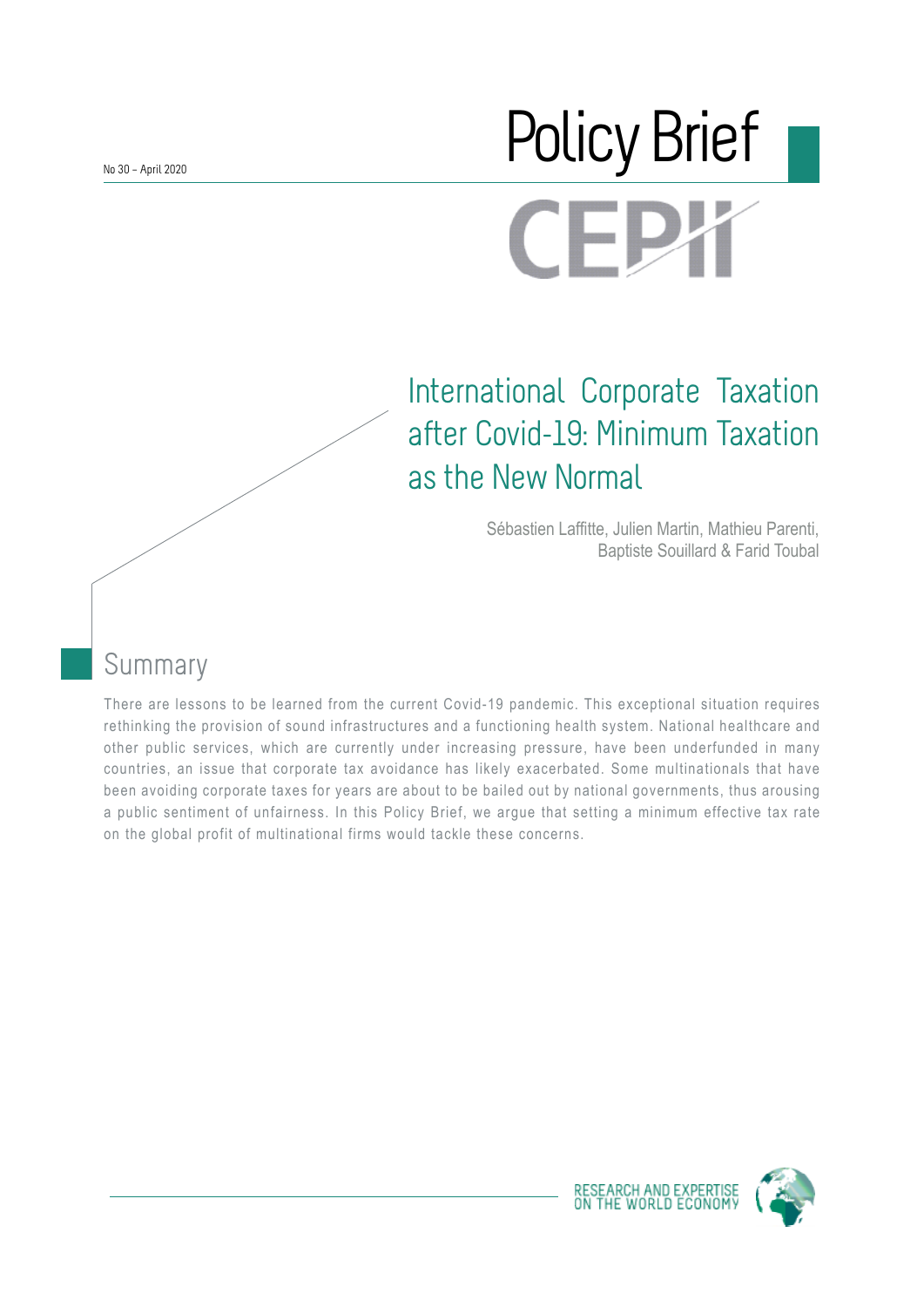The ongoing Covid-19 pandemic and the confinement of billions of people are having a tremendous economic impact. States should play a central role in the response to the crisis. In addition to vital sanitary measures, governments are taking a series of actions to battle the economic fallout due to the Covid-19 outbreak, from the "bazooka" measures deployed in Europe and the U.S. to various stimulus packages of unprecedented size. The immediate and most effective economic measures will certainly be those aimed at preserving businesses and jobs, while maintaining liquidity on the financial markets (Ilzetzki, 2020).

The current situation in France, Italy, Spain, the U.S., and elsewhere sheds light on the critical importance of well-staffed and well-funded public services to buffer the impact of extreme events like pandemics. The economic situation brings to mind the taxation of multinational companies for at least two reasons. First, the crisis reveals that some essential public goods, such as the provision of sound infrastructures and a functioning health system, have been underfunded in many countries (Armocida *et al.*, 2020

for instance), an issue that corporate tax avoidance has likely exacerbated. Second, some multinationals that have been avoiding corporate taxes for years are about to receive massive financial help from governments, which many find unacceptable (Turner, 2020). In this post, we argue that setting a minimum

effective tax rate on the global profit of multinational firms would tackle both concerns.

#### 1 Economic policy, firms, and profit shifting

This crisis shows that rare events like pandemics, natural disasters, or terrorism hit individuals and businesses irrespective of their financial health or their contributions to the tax system (De Vito and Gomez, 2020; Bloom *et al.*, 2020). In France, Emmanuel Macron has announced that "No business, whatever its size, will be left at risk of bankruptcy." (16 March 2020). Other countries have adopted a similar approach: many will pay a large share of furloughed employees' wages, and provide tax deferrals or stategranted credit lines. <sup>1</sup>

These budgetary measures are essential but as a result, large businesses that have implemented aggressive tax planning strategies over the last years will also receive financial help, and might even be bailed out. Such ambiguity raises legitimate concerns about the social acceptability of these rescue plans.

#### 1.1. Evidence from specific sectors

The Covid-19 outbreak has hit many sectors, and governments will have to step in through loans and guarantees to support the economy. The airline industry has been greatly affected, with the shock inevitably spreading across all companies operating along the value chain.<sup>2</sup> The International Air Transport Association estimates that the industry will require a cash infusion of up to \$200 billion, as well as loan guarantees to weather this economic buffeting. Other industries such as the cruise industry have also been strongly impacted by the crisis. The automotive industry will also be hit hard according to the first projections. <sup>3</sup>

Using data from Compustat, we report the average effective tax rate (ETR) for these 3 industries in Figure 1.

we propose a minimum effective tax rate on the global profit of multinational firms

The information is for publicly listed companies either incorporated in the U.S. or in one of the E.U. countries. These firms are large corporations, most of them being multinational firms. The ETR has been shown to move closely with aggressive tax planning strategies, and a low average ETR is an indication of tax avoidance (Dyreng *et* 

*al.*, 2019). The ETR is computed as the sum of cash tax paid over a long time period of 5 or 10 years divided by the sum of pre-tax income over the same period. Long-run ETRs reduce the volatility of annual ETR measures (Dyreng et al., 2008).

The figure clearly shows that air transportation, automotive manufacturing, and cruise lines have very low effective tax rates, both in the U.S. and the E.U., which indicates a modest contribution to the funding of public services. Despite low effective tax rates, these firms will receive financial help from governments all over the world.

The data show that the effective tax rate in these industries is far below what the statutory tax rate

<sup>(1)</sup> The IMF policy tracker (https://www.imf.org/en/Topics/imf-and-covid19/ Policy-Responses-to-COVID-19) illustrates the exceptional policy responses to the crisis.

<sup>(2)</sup> In the U.S., \$50 billion of the \$2 trillion stimulus package passed by the Senate will help the airline sector, with a \$17 billion aid given to Boeing alone. Similar plans are on the table in Europe. The Italian government re-nationalized Alitalia with a €600 million cash injection, Denmark and Sweden have offered \$302 million credit guarantees to SAS, and the French government assured that it would support Air France-KLM. Airports Council International Europe, a trade organization representing most European airports, sent a letter to the European Commission to urge it to introduce "comprehensive, inclusive and non-discriminatory support to the entire aviation ecosystem."

<sup>(3)</sup> According to the European Automobile Manufacturers' Association, at least 1.1 million European workers are being affected by factory shutdowns as a result of the Covid-19 crisis. https://www.acea.be/press-releases/article/covid-19-jobs-of-over-1.1-million-eu-automobile-workers-affected-so-far-dat.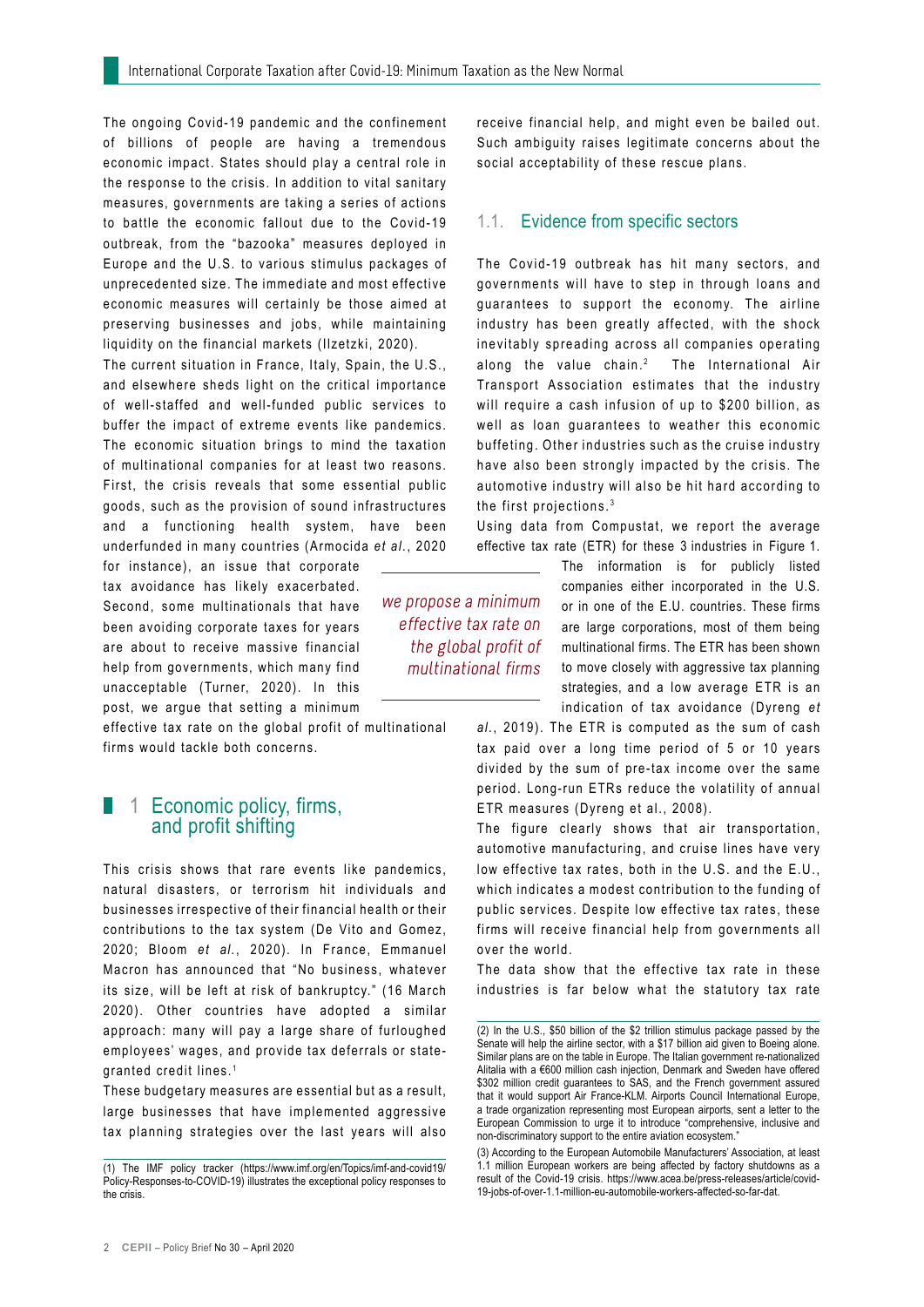



Notes: This figure shows the long-run cash effective tax rates for some 4-digit SIC sectors, defined as the ratio of cash income taxes paid to pre-tax income. "Air transportation" refers to industry 4512, "automobile manufacturing" refers to industry 3711, and "cruise lines" refers to industry 4400. The data used to calculate these ratios come from Compustat North America and Compustat Global. "US" and "EU" refer to the state of incorporation. "EU" excludes Ireland, Luxembourg, Malta, and Cyprus.

Source: Compustat North America and Compustat Global, calculations of the authors.

should be in the E.U. (21.7% on average in 2019) or in the U.S. (35% until the end of 2017, 21% thereafter). These industries have a low effective tax rate but are no exception: the average effective tax rate across industries in the U.S. and the E.U. is below 25%.

#### 1.2. Global evidence

While these observations hold for the sectors that are immediately at risk, the phenomenon of tax avoidance is widespread among sectors. Large corporations – and not only digital firms – use various strategies to avoid paying taxes in countries where they do much of their business. Anecdotal and systematic evidence shows

that multinational corporations exploit their global network of affiliates to relocate profits to foreign entities within the group in low-tax jurisdictions (see Beer et al., 2019 for a review). The growing economic literature that estimates revenue losses from profit shifting points at sizeable impacts. In the U.S., Clausing

large corporations – and not only digital firms – use various strategies to avoid paying taxes in countries where they do much of their business

(2019) finds that profit shifting was likely costing the U.S. government between €79 and €125 billion in corporate tax revenue by 2017, and that these revenue losses have increased substantially in recent years. The corresponding losses in France are between  $65$ and €10 billion each year according to three recent studies (Laffitte *et al.*, 2019; Tørsløv *et al.*, 2019, Vicard, 2019). To put these figures into perspective, the French government has proposed an €8.5 billion plan to extend French unemployment benefits as a response to the current crisis.

Many of these firms will undoubtedly benefit from direct or indirect financial help from governments. To ensure the social acceptability of the emergency measures for these firms and to foster tax revenues in normal times, we believe the Covid-19 crisis provides momentum to implement a minimum effective tax rate levied on the global profits of multinational firms.

#### 2 Reform of the international tax system

#### 2.1. Current negotiations

Since 2018, the OECD has been negotiating a largescale reform of the international tax system with 130 countries. The negotiations were set to end in December 2020. Different scenarios have been discussed, including minimum taxation. However, this is not the only possible reform that is currently under discussion. Whereas most other reforms propose to redistribute taxing rights (in the vein of the so-called

Pillar 1 under negotiation at the OECD), they remain silent about the rate at which multinationals should be taxed. Specifically, they rely on the argument that allocating taxing rights to destination markets will, de

#### the principle of minimum taxation is a simple one

facto, reduce tax avoidance. Besides, the complexity entailed by more sophisticated allocation rules, paired with the need for the tax authorities to collect

new information, is likely to give more room for multinationals to circumvent corporate taxation, especially in low-income countries. By contrast, the principle of minimum taxation is a simple one. The legal contours of its implementation are already known by the tax authorities and it has the merit of tackling corporate tax avoidance directly. Indeed, it can be viewed as an extension of the existing Controlled Foreign Corporation (CFC) rules

applied to a broader tax base. Furthermore, its principle relies on the observation that the incentives for profit shifting arise mostly from tax differentials across jurisdictions. Minimum taxation implies that no foreign affiliate can escape a minimum rate of taxation by declaring its operations in a tax haven. Should its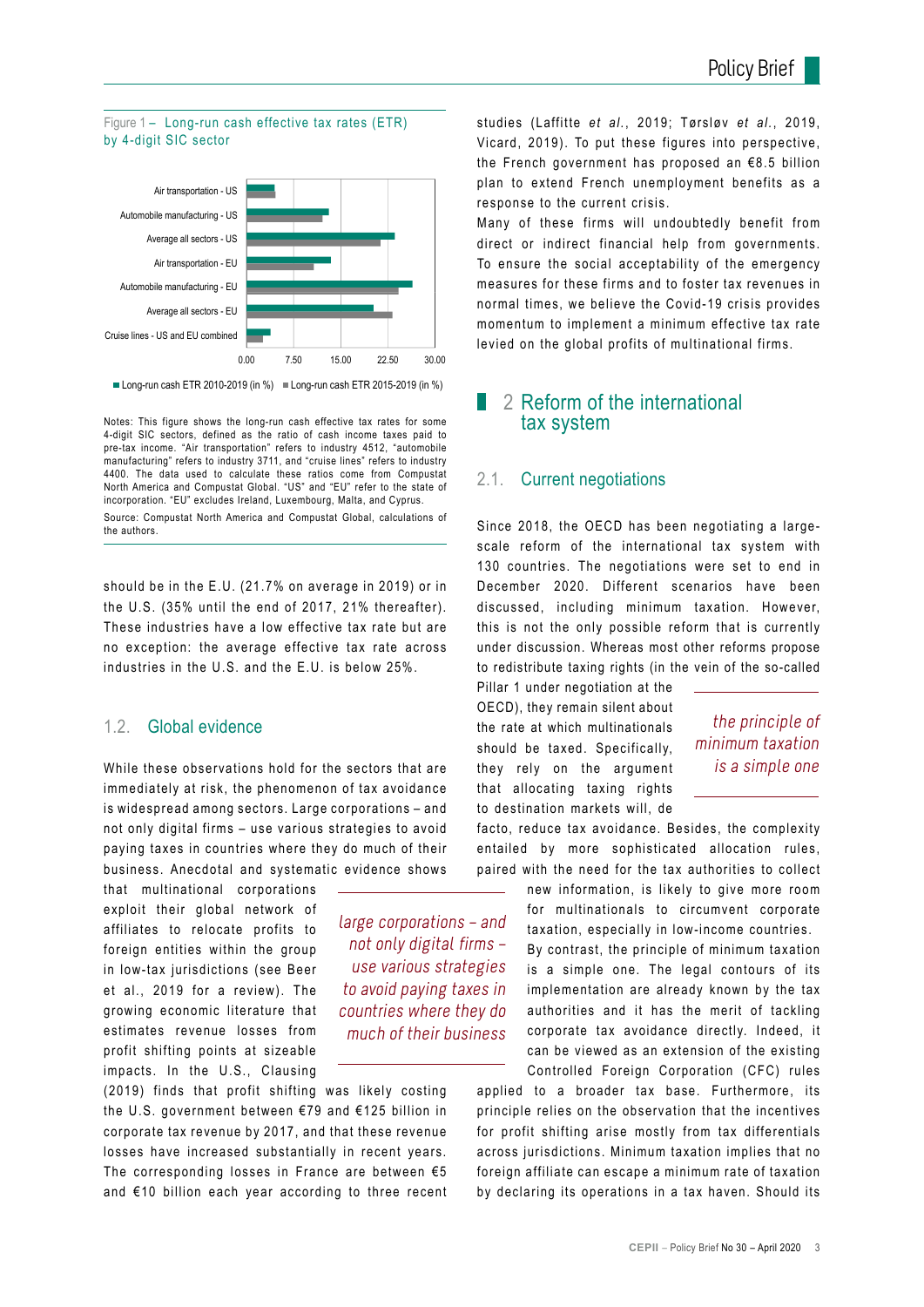effective tax rate fall below this minimum, the countries where the real economic activity takes place would

have the right to tax the difference. Minimum taxation thereby eliminates the incentive to conduct aggressive tax planning.

Importantly enough, this minimum tax rate is not a minimum statutory corporate tax rate but an effective one: the accumulation of tax breaks including loopholes, deductions, exemptions, or credits is permitted up to a tax threshold at which a firm's taxes contribute to the public good sufficiently. It allows countries to put a floor to tax competition for real economic activities, and gives low-tax countries a strong incentive to raise their corporate tax rates.

#### 2.2. Momentum for the minimum tax

The minimum effective tax rate ensures that the few firms that made profits during the crises do not avoid paying taxes this year and in forthcoming years, a boon for governments. <sup>4</sup> The short-term benefit of the

minimum tax could be paired with an exceptional contribution by companies which generate excess profits thanks to the crisis, as proposed by several experts (Amazon, 3M, Gilead, and Zoom are only a few of the many corporations that stand to benefit from the crisis; see The New York Times, 2020).<sup>5</sup> Not only is the minimum tax useful to strengthen the social acceptability of some probusiness reforms and to collect corporate taxes in the short run, but this fiscal policy is also pertinent in the medium to long run.

As the economic situation reverts to normal, multinational firms will contribute to the financing of publicly and locally provided goods. These goods serve as inputs to production and create the basic conditions required for successful corporate activity. They are also crucial to buffer the economic consequences of future large-scale disasters.

minimum taxation implies that no foreign affiliate can escape a minimum rate of taxation by declaring its operations in a tax haven. Should its effective tax rate fall below this minimum, the countries where the real economic activity takes place would have the right to tax the difference

Under a minimum corporate tax, the profits realized offshore end up taxed at a minimum effective rate. If the profits are not taxed in offshore jurisdictions, the taxation is implemented by redistributing the taxing rights to the countries where the value was created (but not reported). With minimum taxation, there is no longer an incentive to set up an affiliate for tax

reasons only. In a recent policy note, Fuest, Parenti, and Toubal (2019) show that the implementation of a minimum effective tax rate reduces profit shifting and generates substantial gains in tax revenues.

The change to the minimum effective tax rate system should minimize the room for both double taxation and non-taxation (for technical details, see Fuest, Parenti, & Toubal, 2019 and Becker and Englisch, 2019). If a consensus is not reached at the OECD, the reform could

not only is the minimum tax useful to strengthen the social acceptability of some pro-business reforms and to collect corporate taxes in the short run, but this fiscal policy is also pertinent in the medium to long run

be implemented unilaterally. This has been the case of the U.S. since 2018. The U.S. impose a minimum tax on the income that U.S.-based multinationals earn in low-tax foreign countries, with a credit for 80 percent of the foreign income taxes they have paid. Because the Tax Cut and Jobs Act uses a global minimum tax, tax obligations in highertax countries can offset the minimum tax due for the activity in low- or no-tax countries. Therefore, firms can blend their foreign income from low-tax and high-tax jurisdictions, reducing their

payments of the U.S. minimum tax, and achieving a lower tax rate than the U.S. rate. Thus, while the case of the U.S. shows that a unilateral implementation is possible, its design remains largely unsatisfactory and a country-by-country minimum tax system should be mostly preferred.

A crucial aspect of such a reform is the level of the effective tax rate. For instance, the U.S. global minimum effective average tax rate is between 10.5 and 13.125 percent on an annual basis. While there is no economic consensus on the optimal level, it is our personal opinion that a 20% minimum effective tax rate should be implemented. Indeed, a rate below 20% might legitimize aggressive tax planning, potentially leading even more companies to engage

<sup>(4)</sup> The minimum tax will not harm firms that underwent losses during the crisis as the tax is only levied on firms running positive profits.

<sup>(5)</sup> In a recent post, Reuven Avi-Yonah (2020) proposes to revive the wartime excess profits taxes that the U.S. instituted in World War I and World War II. Excess profits taxes are designed to tax the proportion of profits that derives from some external event not of the company's making. During Word War I, for instance, both Britain and the U.S. imposed an 80% tax rate on excess corporate profits (above an 8% annual return on tangible assets). A similar tax was set at 95% during World War II. Various methods may be used to calculate the level of excess profits. One proposal by Avi-Yonah is of particular interest: "The resulting tax (on exceptional profits) can be reduced by credits for wages of additional employees hired in 2020 to encourage the winners to hire and pay well during the recession."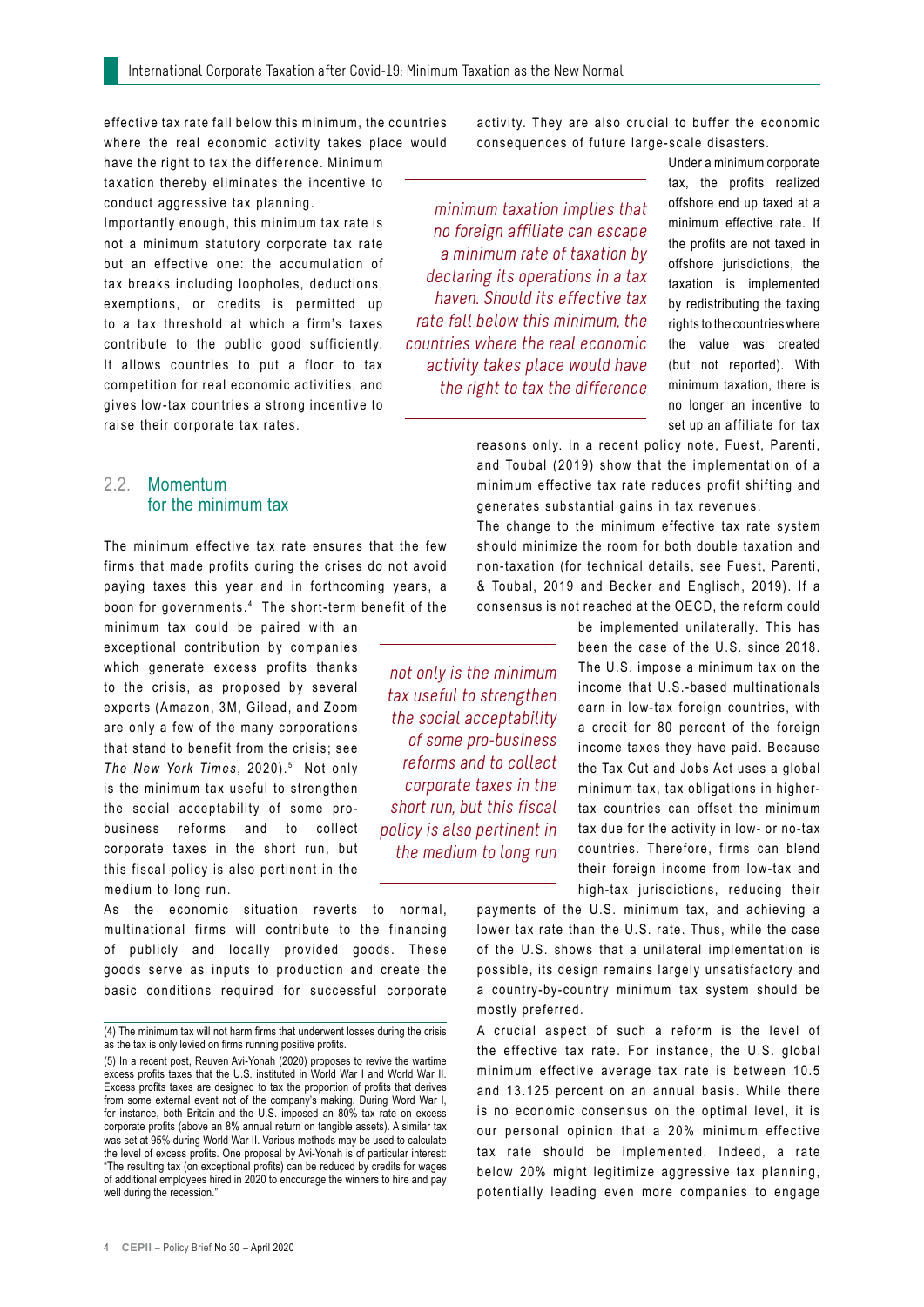in tax avoidance. Still, a 20% effective average tax rate (EATR) for multinationals' foreign profits is very ambitious already. As a benchmark, it is worth noting

that 25 OECD countries have an EATR below 20%, while half of all countries worldwide have an EATR below 11%. <sup>6</sup> Moreover, even within countries with a high EATR, many multinationals report an EATR below the 20% threshold: a recent study for France by the IPP (Bach *et al.*, 2019) reports an average EATR of 17.8% for large companies, and we find an average long-run cash ETR of 18.7% for the French firms listed in Compustat.

(6) These EATRs are computed for the year 2015 in Tørsløv *et al.* (2019).

A minimum tax of 20% on multinationals' foreign profits would dampen fiscal competition across countries by reducing the incentive of low- or no-tax jurisdictions

while there is no economic consensus on the optimal level, it is our opinion that a 20% minimum effective tax rate should be implemented whose effective tax rate is below this rate. A 20% minimum tax should also reduce the incentive of firms to locate in these countries as long as profit shifting implies positive costs.

All in all, corporate taxes will not only reflect firms'

contributions to tax revenues where real economic activity takes place but also help legitimate future rescue plans.